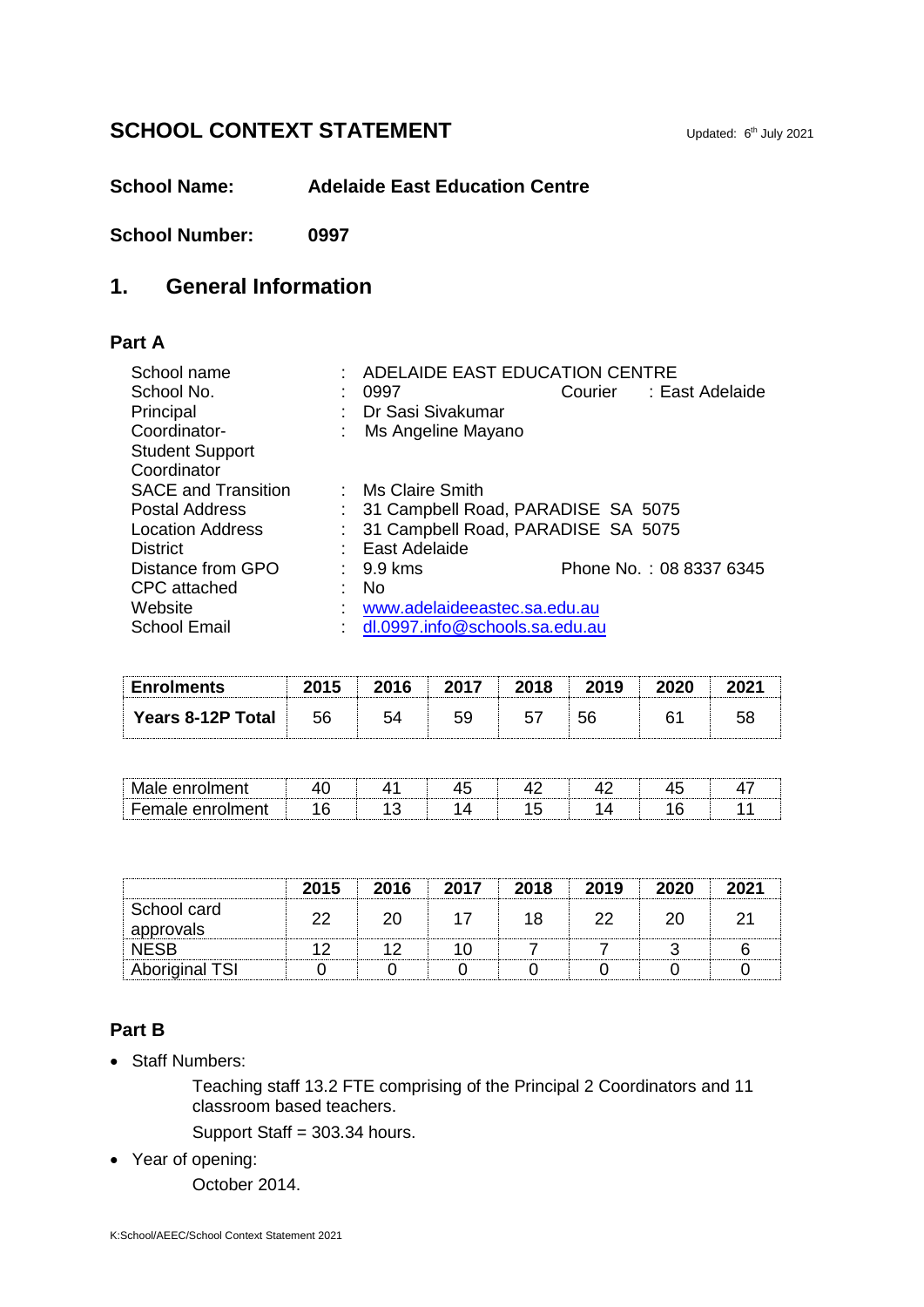• Public transport access:

Stop 26A Lower North East Road, (North West Side – from city)

### **2. Students (and their welfare)**

- General characteristics:
	- o Adelaide East Education Centre (AEEC) is a Department for Education DfE) secondary school facility, catering for the needs of secondary aged students with intellectual disabilities and other complex needs. These include; Autism Spectrum Disorder and young people living with severe and multiple disabilities. Student enrolment is currently 58 students with class sizes between seven to ten students and at least one School Services Officer (SSO) in each class. The Centre also provides work education options for students.
	- o Adelaide East Education Centre provides an alternative educational setting for students who have an intellectual disability and/or special needs that generally can not be met in a mainstream secondary setting. Our students have a range of learning requirements and individualised programs are developed to suit their needs. Liaison with parents and carers is encouraged to ensure consistent approaches to foster the development of our students.
- Pastoral Care programs:
	- $\circ$  All students belong to a Home Group. Whole school transition time is from 8.30 am to 8.50 am followed by Home Group until 9.00 am. The Home Group teacher is responsible for taking the roll and the initial communication with parents and carers.
- Student Support :
	- o Staff are encouraged to assist with managing student behaviour and counselling students. All staff members have specialised training and use a positive non-aversive approach in managing challenging and complex behaviours. The staff work with the Department for Education (DfE), Felixstow Education Office and other agencies such as the Access Assistant Program (AAP) and NDIS service providers.
- Behaviour management:
	- o The staff utilise a Positive Behaviour Intervention Support (PBIS) approach as the basis, that everyone has the right to be safe in his/her learning environment. Strategies are developed to give students positive feedback for responsible behaviour. Students earn Silver, Gold, and Diamond Passes that award them special privileges and responsibilities. Staff support students with developing more socially acceptable ways of interacting with their peers and direct appropriate strategies to have their needs met.
	- o Team around the Child Meetings are held for students who have ongoing medical and behavioural issues.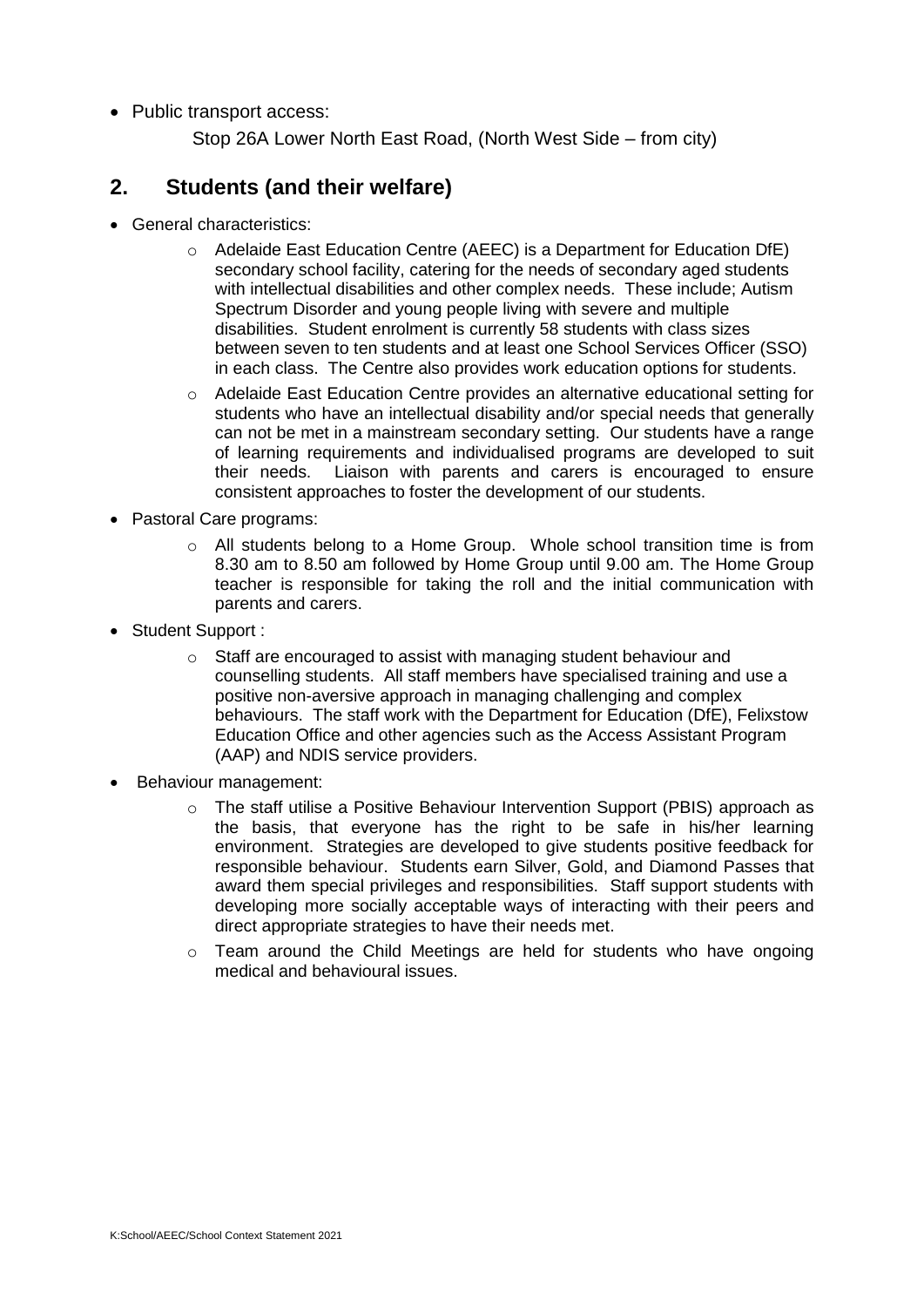- Special programmes:
	- o Work Education at both Product Action and Bedford
	- o Hospitality students operate a fortnightly Café that is open to the whole school community
	- o Horticulture program
	- $\circ$  Formal CPC and Social Skills training program that includes Drug Education, Sexuality, Anger Management and Personal Development.
	- o Bike Program teaches road safety awareness, orientation and fitness
	- o Various transport training groups venture out to access events and district locations.
	- o Swimming and water safety programs
	- o Community Access programs
	- o Whole School Sport
	- o Hiking

# **3. Key School Policies**

- Statement of Purpose:
	- $\circ$  To provide high quality teaching and care for our students by working with parents, carers and other support agencies to maximise student learning. We achieve this through collaborative programs in an environment that values continuous improvement, respect for individuality and diversity. Students are supported to develop functional literacy, positive relationships, communication skills, work skills, life skills and independence in the community.

#### **4. Curriculum**

- o AEEC provides a broad practical curriculum, integrating community partnership activities. We are responsive to and focus on student and parent/family needs. Alternative approaches are implemented to address emerging priorities for students to achieve successful learning outcomes. Negotiated Education Plans (NEP) and One Plans are student centred and continually reviewed with parents collaborating with AEEC staff. A range of teaching methodologies are implemented to promote student centred, authentic learning opportunities which address a diverse range of disabilities to promote successful learning outcomes for all students.
- $\circ$  All students have a Negotiated Education Plan (NEP)/ One Plan. There is access to technology and special aquatics for students who require this as part of the HPE curriculum. Wheelchair accessible buses enable our students to travel to community activities (we have 3 buses with various seat capacities)
- o Part-time enrolments, promoting access to TAFE, Work Training and a program for students on the Autism Spectrum.
- $\circ$  Classes are small and programs are adapted to suit individual needs. A range of teaching methodologies is used when designing the learning outcomes for students across a broad range of disabilities.
- o An Annexe class at Charles Campbell College
- o Student assessments and reports are based on Australian Curriculum, SACE and ABLES. The One Plans are continually reviewed as required.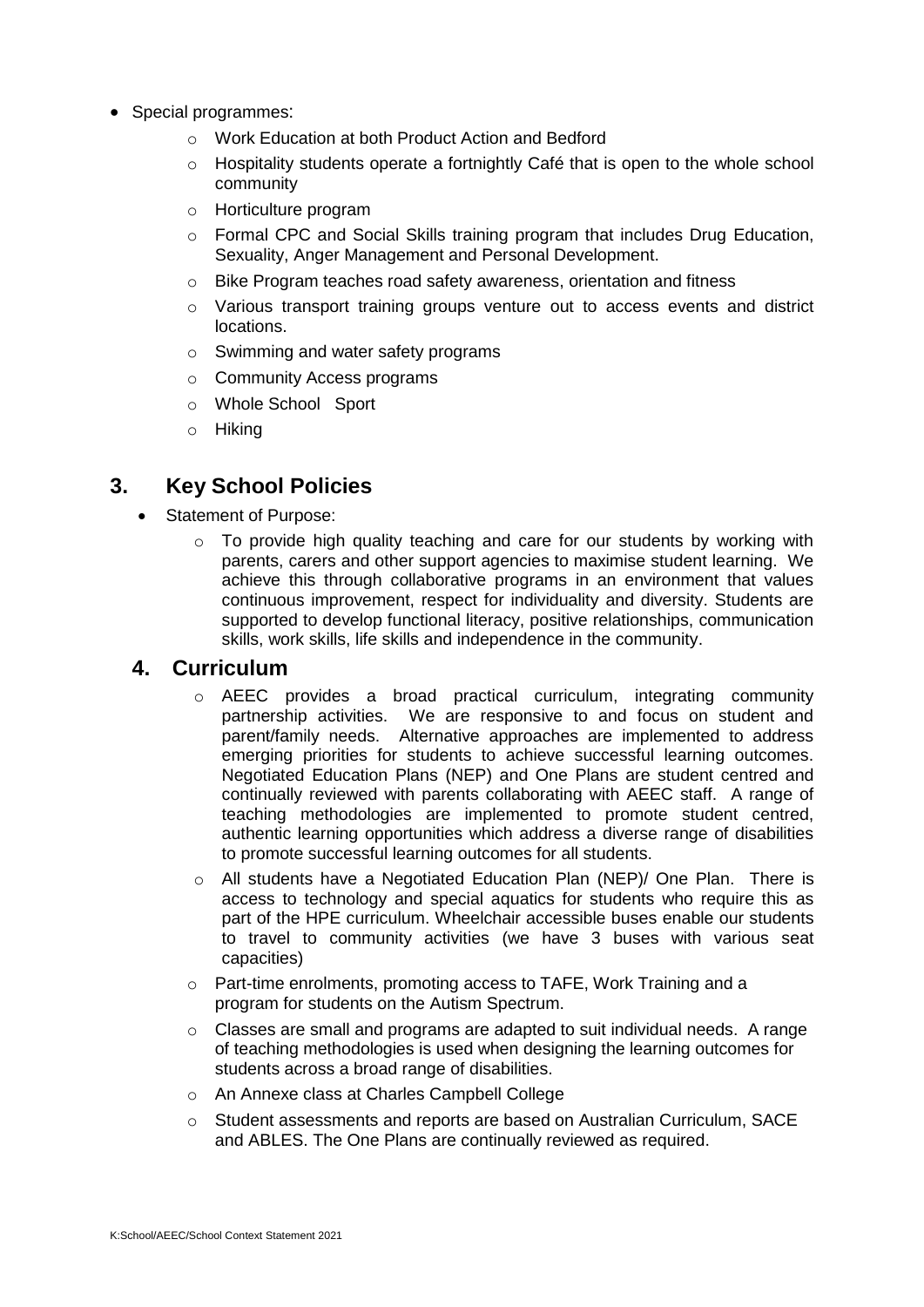# **5. Sporting Activities:**

 $\circ$  There is a wide range of elective activities. Cycling, swimming, dance yoga, mindfulness, inter-school athletic carnivals and whole school sports. The school has a focus on developing the skills of independence, fitness and health.

# **6. Other Co-Curricular Activities:**

- Fundraising
	- $\circ$  Regular student and staff fundraisers for various charities are organised and run by the School and linked with other community organisations for fundraising

# **7. Staff**

- Leadership structure:
	- $\circ$  The Principal is responsible for the overall leadership of the school. One Coordinator is responsible for the daily school operations, student support and intervention. One Coordinator is responsible for SACE and Transition to Post School Options implementation within the school.
- Staff
	- o Each teacher has areas of responsibility that reflect their area of interest and/or expertise. School Service Officer (SSOs) have areas of designated responsibility in addition to their classroom work. SSOs and teachers are encouraged to develop expertise in areas of interest/talent.
- Staff support systems
	- o The nature of students' personal care welfare and personal needs make it imperative that staff support one another especially to help with issues involving students with challenging behaviours. DfE regional personnel and community services provide regular support to individual staff or joint programs to assist with students with complex needs.
- Staff Performance Development
	- o Staff meet with the Principal both formally and informally to discuss plans and progress with programs and student goals. The small number of staff and the quality of staff relationships enable frequent and positive sharing of expertise and provision of feedback on performance. Staff meetings, team meetings, SSO meetings and workshops are used for this purpose.

# **8. School Facilities**

- Buildings and grounds:
	- o Adelaide East Education Centre offers so much for our school community, including its state of the art design, latest technology, versatile learning spaces both indoors and outdoors and resources to support the health, wellbeing and academic needs of our students.
	- $\circ$  The refreshing and bright atmosphere of Adelaide East Education Centre has captured everyone who has entered. The benefits of this open space environment, with easy access to outdoor spaces provides multiple options for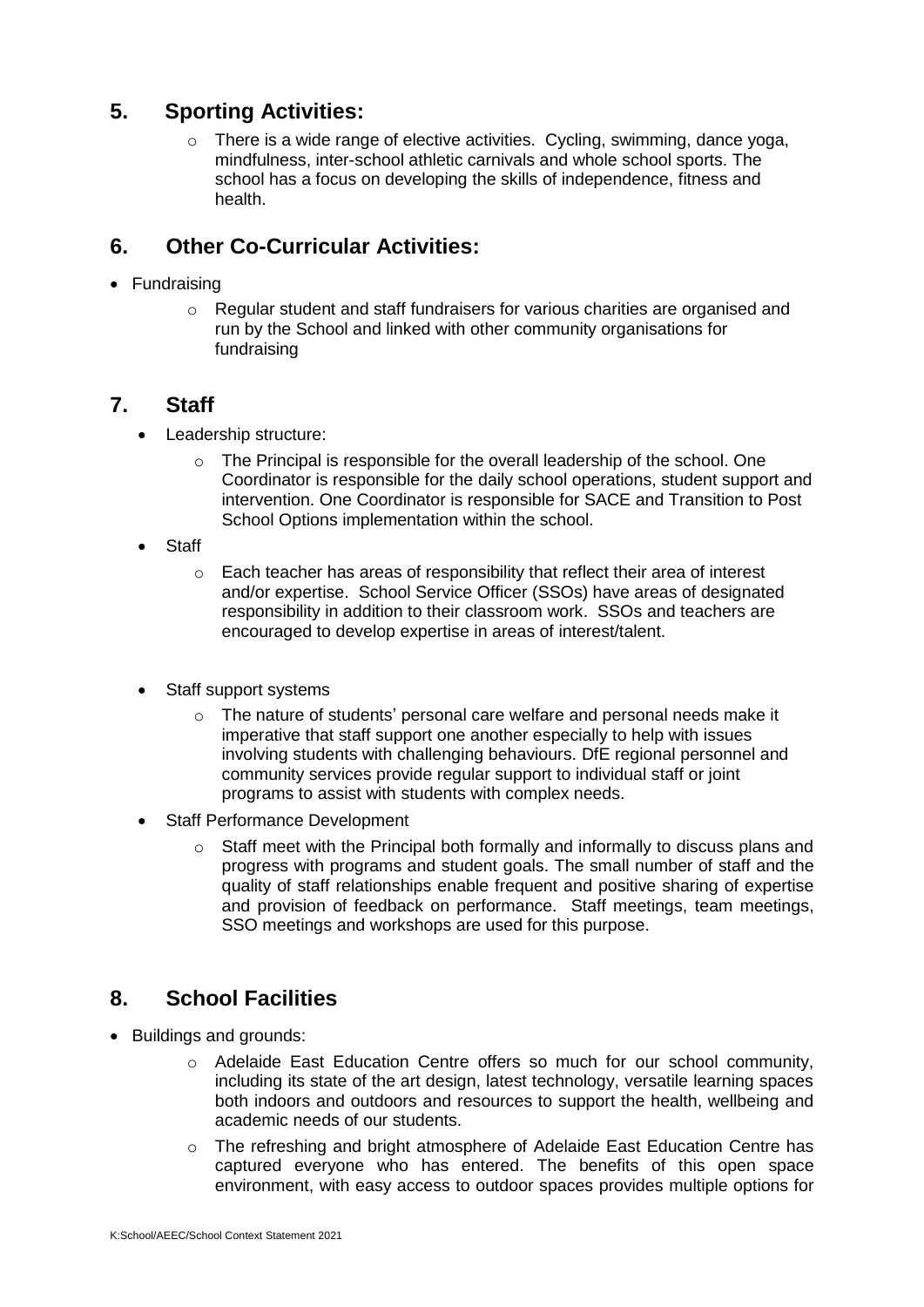students. The wide corridor and open windows provide a welcoming and bright space for students, staff and visitors.

- $\circ$  Each classroom is fitted with a full kitchen to ensure we can provide regular, essential, Independent Living Skills for our students.
- $\circ$  Our Gym presents a wonderful venue for student discos, assemblies, sporting events and the dining-in Café experience.
- o Our floorplan provides separate spaces between classrooms where our School Support Officers and teachers can work with students 1:1 and in small groups or prepare class resources.
- Specialist facilities:
	- o Eight classrooms (Home Groups) all with full kitchen (sink, oven, cooktop and fridge)
	- o Four withdrawal classrooms
	- o Flexible classroom space
	- $\circ$  Gym with storage area at rear
	- $\circ$  Café kitchen attached to the gym
	- o Two Sheds –bikes/ tools & machinery storage
	- o Under cover outdoor eating area for students
	- o Undercover bus drop off area for 3 buses
	- o 2.4 metre security fence around the perimeter of school
	- o Air-conditioning throughout the entire school
	- o Full size accessible bathroom area
- Student facilities:
	- $\circ$  First Aid room with sick bed
	- $\circ$  Three male student toilets and three female student toilets
	- o Two outdoor under cover pergolas
	- o Bike track
	- o Landscaped grassed area
	- o Half-court basketball
	- o Library
- Staff facilities:
	- o Principal, Coordinator and Business Manager's offices
	- o Reception area
	- o Administration area with photocopier
	- o Four staff prep rooms- each with 3 work stations
	- o Staffroom with full kitchen and outdoor alfresco area
	- o Meeting room for staff, student, parent / agencies, therapists
	- o Staff/parent/visitor carpark
	- o Therapists area